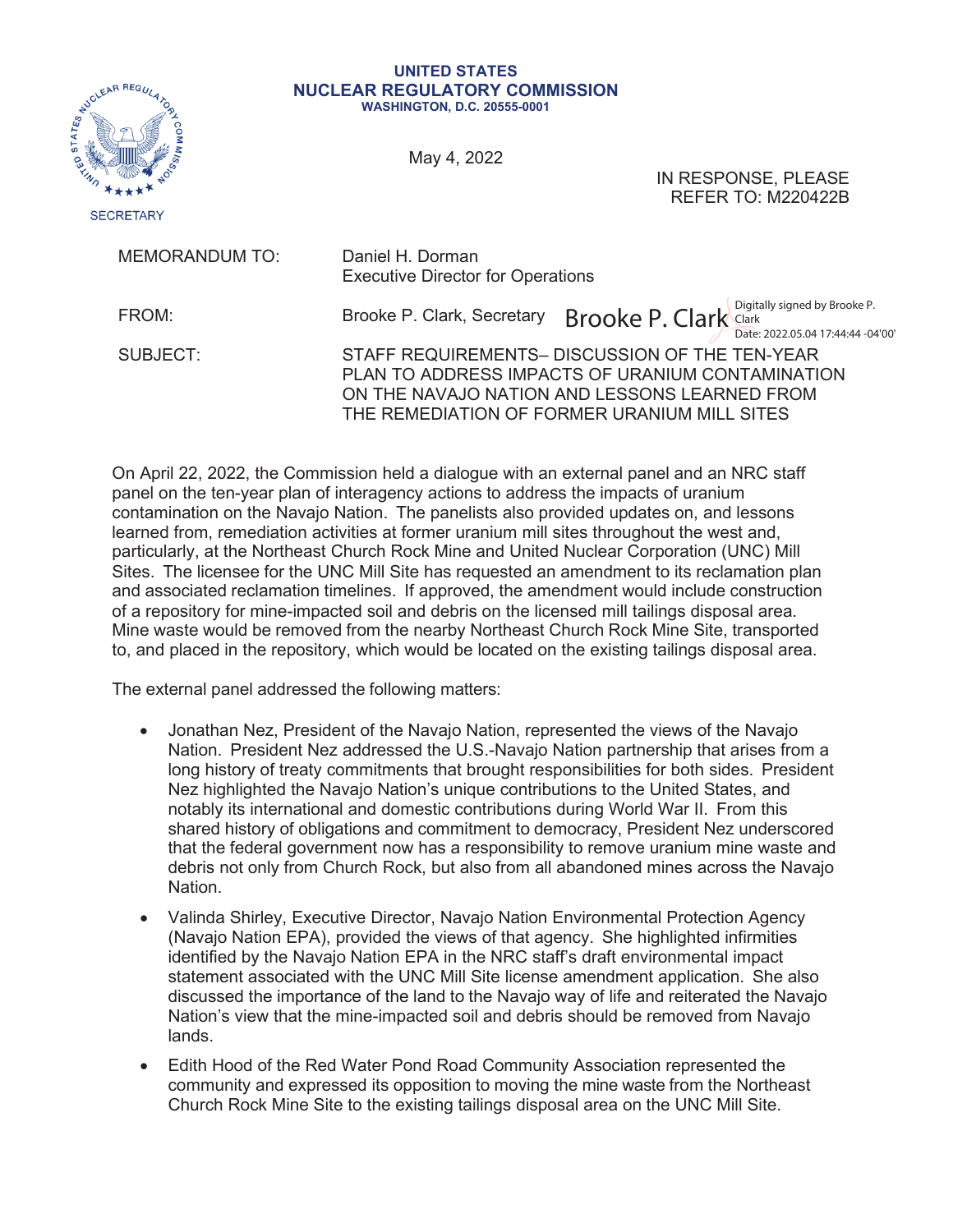- Michael Montgomery, Region 9 Superfund Division Director, U.S. EPA, discussed the EPA's work under the ten-year plan to address abandoned uranium mines on the Navajo Nation, as well as the status of the Northeast Church Rock Mine Site.
- Brian Crossley, Water & Fish Program Manager, Department of Natural Resources, Spokane Tribe of Indians, discussed ongoing cleanup activities at the Dawn Mining Company uranium recovery facility, a former conventional mill site located in Ford County, Washington. The site is on land held in trust for the Spokane Tribe. Mr. Crossley's presentation highlighted the Tribe's involvement with ongoing remediation activities, including addressing contaminated groundwater.
- William Frazier, Site Manager, Office of Legacy Management, U.S. Department of Energy (DOE), discussed the activities of DOE's Office of Legacy Management (LM), which accepts sites after other entities have completed cleanup activities and performs long-term surveillance and maintenance at the sites. Mr. Frazier discussed several LM sites on the Navajo Nation as well as the UNC Mill Site, which is slated to be accepted for long-term stewardship in the future.
- Stevie Norcross, Assistant Director, Division of Waste Management and Radiation Control, Utah Department of Environmental Quality, discussed the State of Utah's lessons learned associated with the former Rio Algom Lisbon Valley Uranium Mill. Dr. Norcross discussed challenges with impoundment covers that are not preventing discharge of uranium tailings into groundwater, thereby necessitating cover repair, continued mitigation, and continued groundwater modeling at the site.

Four members of the NRC staff also provided presentations. Catherine Haney, Deputy Executive Director for Materials, Waste, Research, State, Tribal, Compliance, Administration, and Human Capital Programs, provided an overview of the NRC's role in the ten-year plan. John Lubinski, Director of the Office of Nuclear Material Safety and Safeguards (NMSS) discussed lessons learned from remediation activities at former uranium mill sites. Bill Von Till, Chief of the Uranium Recovery and Decommissioning Branch, NMSS, discussed the current status of remediation of former uranium mill sites, with a focus on tribal outreach. Jessie Quintero, Chief of the Environmental Review Materials Branch, NMSS, discussed the NRC's review of the UNC license amendment request. Ms. Quintero particularly focused on the NRC's environmental review under the National Environmental Policy Act, and how that work incorporated coordination with the Navajo Nation and other stakeholders.

The meeting, which was held at the Hilton Garden Inn, Gallup, New Mexico at 6:30 p.m. Mountain Time, was open to members of the public attending in person, as well as those accessing the meeting via webcast and telephone.

To give the Commission and the NRC staff additional time to consider the UNC Mill Site proposal, the staff should not issue the Final Environmental Impact Statement or the Final Safety Evaluation Report until further direction is provided by the Commission.

cc: Chairman Hanson Commissioner Baran Commissioner Wright OGC CFO **OCA**  OIG OPA ODs, RAs, ACRS, ASLBP